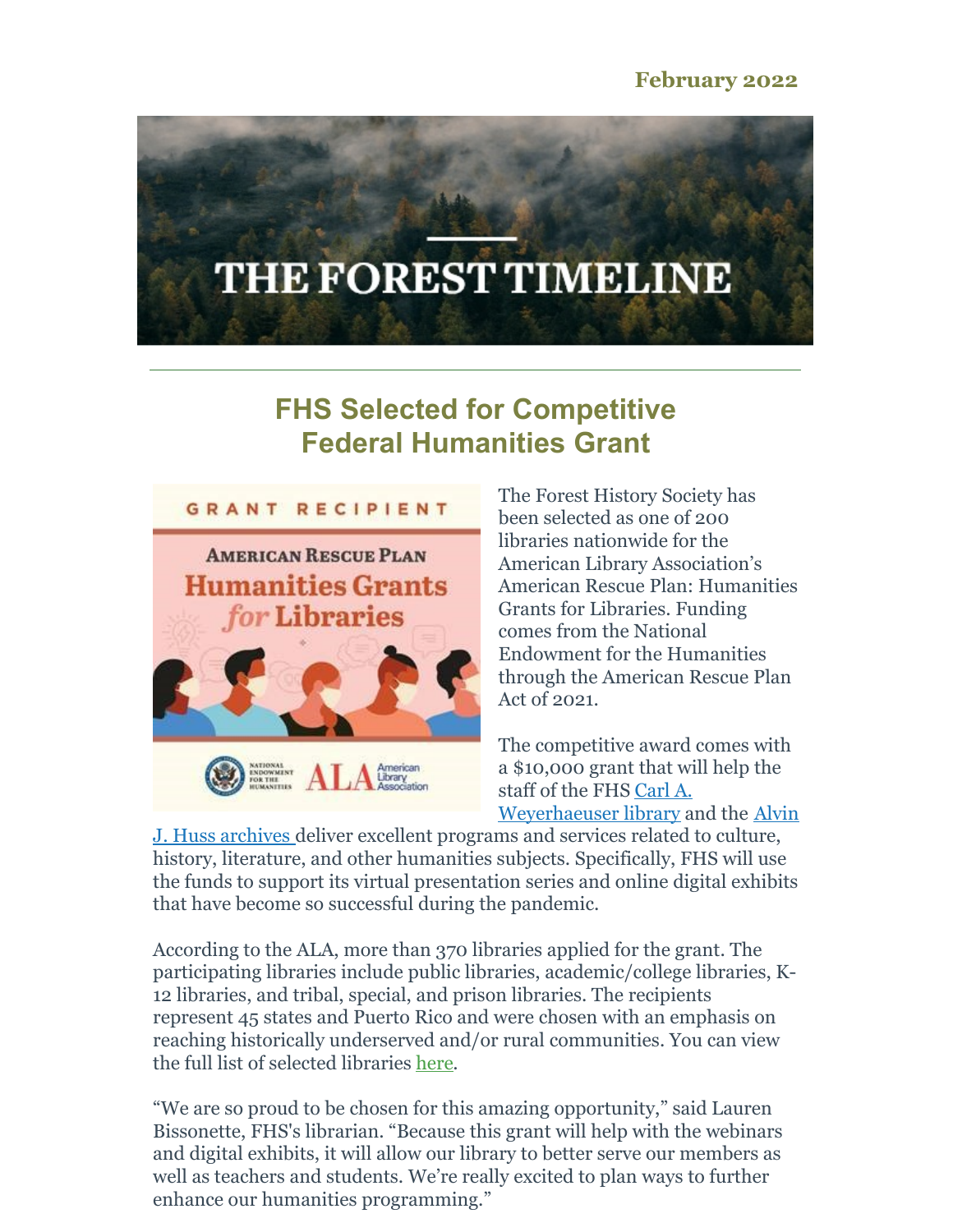### **Graduate Forester Processing SAF Collection**



In 1965 the Society of American Foresters (SAF), the leading professional organization for foresters in the U.S., selected FHS as their national archival repository to preserve their important historical records and make them available for research. Over the last 55 years, more than 400 boxes of materials have been donated to FHS for permanent safekeeping.

With funding support from SAF, a new project is underway to fully process

and organize the SAF [collection](https://foresthistory.org/research-explore/archives-library/fhs-archival-collections/inventory-of-the-society-of-american-foresters-records-1907-2004/), as well as create a detailed finding aid to the materials. The new revised aid will provide researchers with a new level of access to these valuable historic documents, which include correspondence, articles, organization records, and reports from the early 1900s to the present. This is one of the largest archival [collections](https://foresthistory.org/research-explore/archives-library/fhs-archival-collections/) at FHS and is highly valued as a core resource for the study of American forest and conservation history. FHS Archivist Eben Lehman is supervising the project.

To carry out this project, FHS has hired Mary Carlton ("MC") Murphy, who graduated in December from Duke's Nicholas School of the Environment with Master of Forestry and Master of Environmental Management degrees.

As a member of SAF, MC is learning about the organization as a researcher might experience it. "The SAF collection really shows you the evolution of the forestry profession," says MC. "It surprising to me how much foresters disagreed on topics that we don't think much about today. Through the correspondence and reports, I'm learning about the early debates over things like forestry school accreditation and whether the federal government should control logging on private land. The most interesting aspect for me has been learning about the profession's early roots in the U.S. and reading first-hand accounts from forestry pioneers such as Gifford Pinchot, Henry Graves, and Duke's own Clarence Korstian."



# **Conversations** in Forest History

Virtual talks about vital topics in forest and conservation history

> **Hosted by FHS historian Jamie Lewis**

#### **Join us on March 18 for**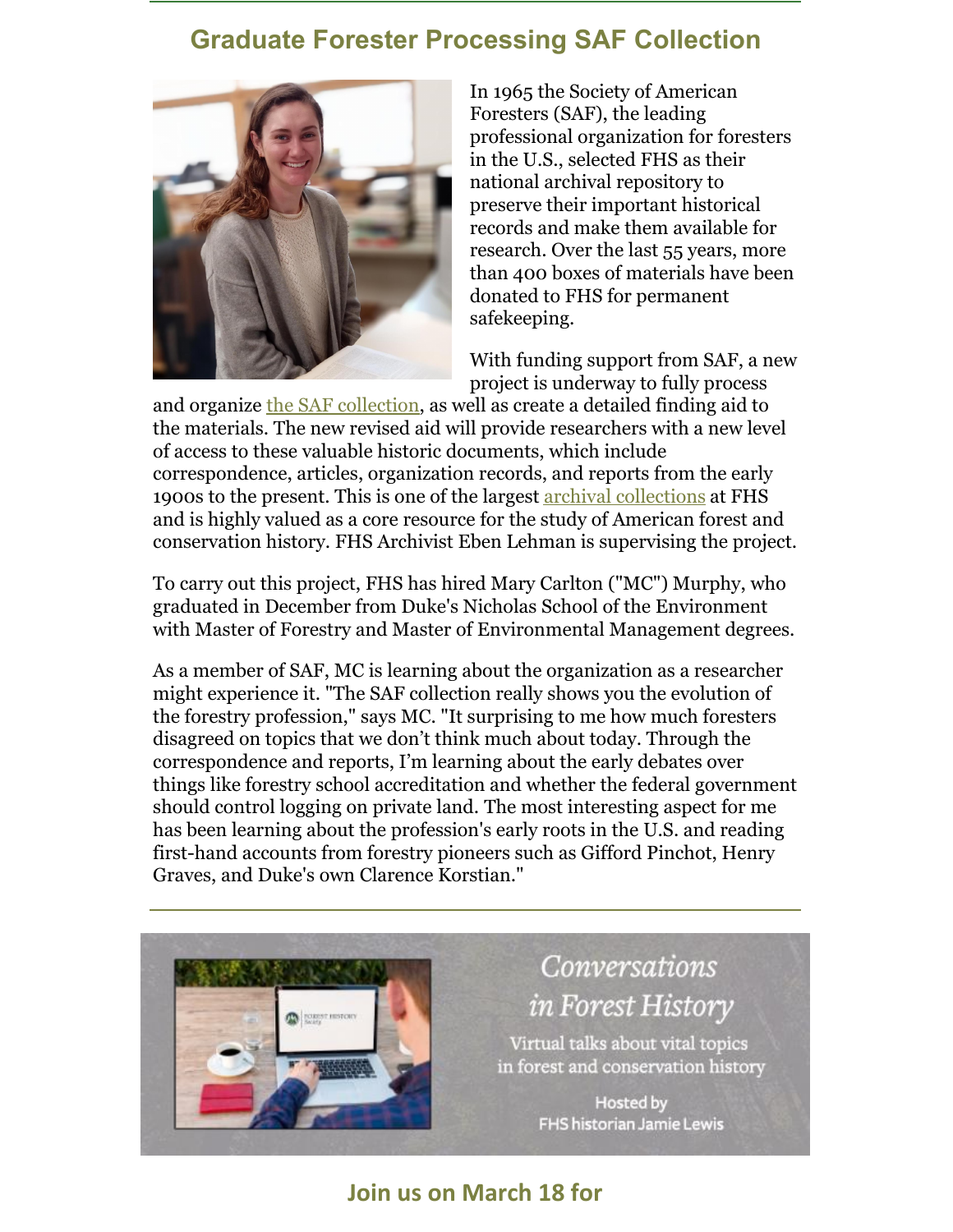#### **"It's a Family Affair: Understanding Heirs' Property and Forestland Ownership" with Mavis Gragg and Sam Cook**

Productive agricultural land remains elusive for many landowners and agricultural professionals are often limited in helping them due to complicated legal and social issues. This is particularly true for land owned as heirs' property—property with multiple owners, each of whom inherited their shares.

Join us on March 18 at 1 p.m. ET when forester Sam Cook and attorney Mavis Gragg will demystify a legal and social quandary that limits agricultural land from being used productively. According to Ms. Gragg, "I think people have heard more and more about heirs' property in the last couple of years because of the tremendous land loss that has been experienced by the Black community. But it's an issue that impacts many Americans, because most families that have land will transfer it by inheritance."



**Register for Heirs' [Property](https://us02web.zoom.us/webinar/register/WN_7koRylNTQsC_T890J9eFsw) Webinar**

## **Join us on March 22 for "NTFPs and the Bioeconomy in the European Union" with Marco Lovric**

Many non-timber forest products (NTFPs) such as mushrooms and berries are collected and consumed in Europe. But both national statistical and scientific data on this topic are reported only for a limited number of countries, products, and case-study areas. Their importance as source of food and income, their links to recreation and cultural heritage, are all under-valued in forest-focused and forest-related policies.



Join Marco Lovric, a senior researcher at European Forest Institute, on March 22 at 9:30 a.m. ET for a discussion about the European Union and the bioeconomy.

#### **This webinar has been approved for 1 hour of CFE credit.**



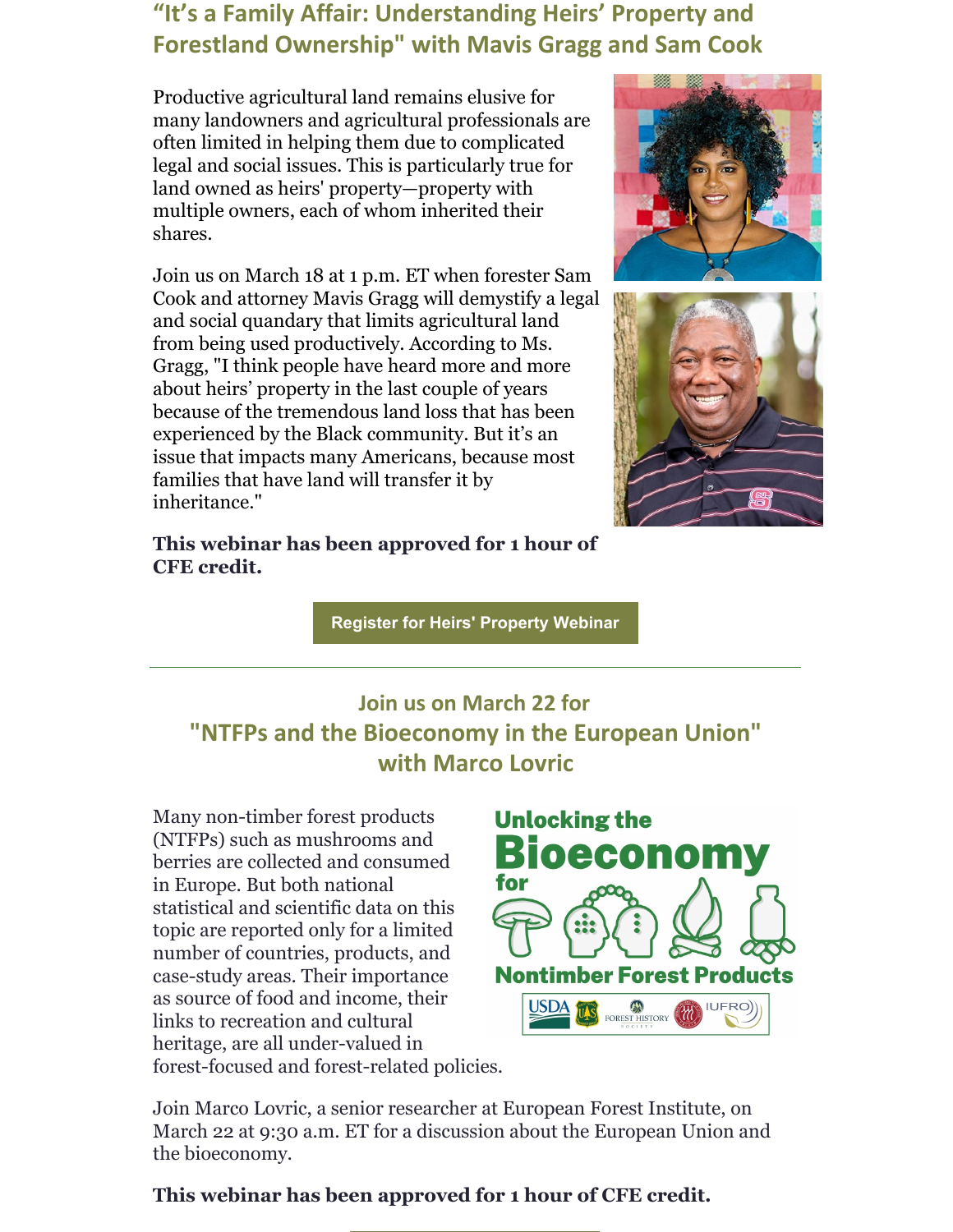

#### **FHS Sponsoring Workshop at ASEH Annual Meeting**

The Forest History Society will participate in two ways at the American Society for Environmental History's annual [conference](https://aseh.org/aseh-2022-conference) being held March 23–27, 2022, in Eugene, Oregon.

On Weds., March 23, FHS is sponsoring a pre-conference oral history [workshop](https://aseh.org/aseh-2022-pre-conference-workshop) from 10 a.m. to 4 p.m. ["](https://aseh.org/aseh-2022-pre-conference-workshop)People, Place, and Voice: Oral History Basics" will be led by FHS member Donna [Sinclair](https://www.youtube.com/watch?v=xDRvX9P37aM&t=4s), and it will focus on collecting and using oral history by environmental historians and the broader heritage and history community. Advanced registration is required. Also, during the entirety of the conference, FHS will have an exhibit booth.

Forest history–related field tours include the Fall Creek/Clark Timber Sale, the 2020 Holiday Farm Fire and H.J. Andrews Experimental Forest, the Bauman Tree Farm, birding at William L. Finley National Wildlife Refuge, and the Oregon Dunes National Recreation Area. You can find more information about all the tours [here](https://aseh.org/aseh-2022-field-trips).

#### **Now in** *Environmental History***: "The Rise and Fall of Eucalyptus in Bogotá"**

In the late nineteenth century in Bogot á, Columbia, the city's emergent economic elite imported and actively planted blue gum (*Eucalyptus globulus*) throughout the hitherto grim and treeless city. What they hoped would be a panacea for the issues of air quality, hydrological functions, fuel wood, and construction materials proved to be anything but because of the tree's large size, poor wood quality, and enormous water demands. By the 1920s, the use of eucalyptus had been discontinued but the tree remained and became naturalized. A century later, it continues to play an important role at the margins of the city as a medicinal plant and as a source of fuel wood in peri-urban areas.